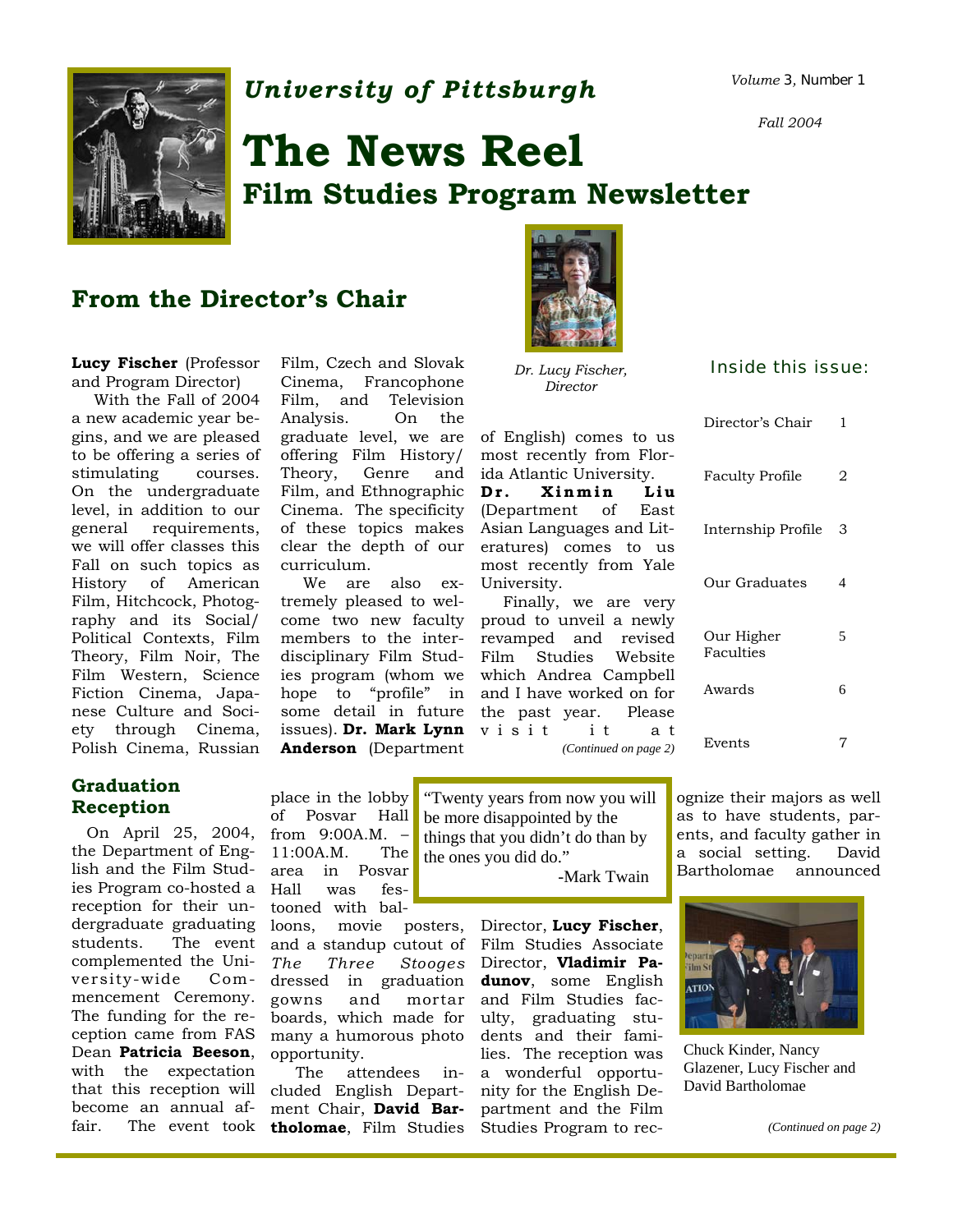# **Faculty Profile**

### **Keiko McDonald**

"I'm like wine. Good teachers/researchers and fine wine need time to develop, " says Keiko McDonald, Professor of Japanese Cinema and



Literature. McDonald began her full-time teaching career at the University of Texas at Austin in 1974; her Japanese film course was the first to be offered at an American academic institution. The following year she joined the faculty of East Asian Languages and Literatures, the same year that the Asian Studies Program received a \$1 million endowment from the Japan Iron and Steel Federation for the development of Japanese Studies.

 As one of the leading scholars in Japanese cinema, McDonald teaches a number of Japanese film courses. Among them are Japanese Culture and Society through Cinema, Westerns and Samurai Films, and Japanese Literature on Screen. Her film courses close quickly, and students sometimes wait up to three years to take her comparative film class on westerns and samurai films.

 McDonald was a nominee for the Chancellor's Distinguished Teaching Award and a recipient of the 1998 Asian Studies Teaching Excellence Award and the 2002 Tina and David Bellet CAS Teaching Excellence Award. She has lectured widely East and West as an invited speaker at conferences, film festivals, and a variety of cultural events to help bridge the gaps of language, culture and geographic distance. One of her most recent activities involved invited participation in the Yasujiro Ozu Panel as part of the 2003 New York Ozu Centen-

nial jointly organized by the Film Center of Lincoln Center and Columbia University.

 She has also written extensively on both Japanese literature and cinema. Her major books include *Cinema East: A Critical Study of Major Japanese Films* (1983), *Mizoguchi* (1984), *Japanese Classical Theater in Films* (1994) and *From Book to Screen: Modern Japanese Literature in Films* (2000). She has also co-edited *Nara Encounters*  (1997) with Professor Thomas Rimer, a colleague at Pitt, and recently completed two books— *Reading a Japanese Film:* (under contract from the University of Hawaii Press) and *The World of Hiroshi Shimizu, a Forgotten Veteran of Japanese Cinema.*  McDonald is currently working on a book on Japanese women directors—a project supported by a Fulbright Senior Research Fellowship and a Japan Foundation Fellowship.

 For many years, Dr. McDonald has served as academic adviser for Japanese majors. A number of her advisees are currently in Japan, participating in the Year-In-Japan Program.

 As an avid athlete, McDonald has run more than thirty marathons. Her passion for running has ancient roots: the hope of having "a sound mind in a sound body." McDonald believes that teachers owe their students an appearance of balance. "A good humor and selfdiscipline, no matter how dark the day or strained this or that temper or ligament," she says. One student has described her as "the happiest professor on campus."

 As an enthusiastic angler, McDonald has written many articles for Japanese fishing magazines such as *Fishing Sunday* and *Anglers*. As a regular contributor to *The Epic World,* she has also written about intercultural exchange between East and West. McDonald also had cameo roles in two films shot in Pittsburgh: Ron Howard's *Gung Ho* (1986) and George Miller's *Lorenzo's Oil* (1992).

#### **Graduation (cont.)**

#### *(Continued from page 1)*

the names of each attending student and awarded each graduate a bound certificate of accomplishment. Afterwards, everyone mingled and partook of the refreshments offered. It was a lovely affair and just the beginning of what should become a highly anticipated, annual event. Many thanks to Jen Florian for all her hard work.



#### **Director's Chair (cont.)**

#### *(Continued from page 1)*

**www.pitt.edu/~filmst**, and give us any feedback you think appropriate.

Have a good Fall!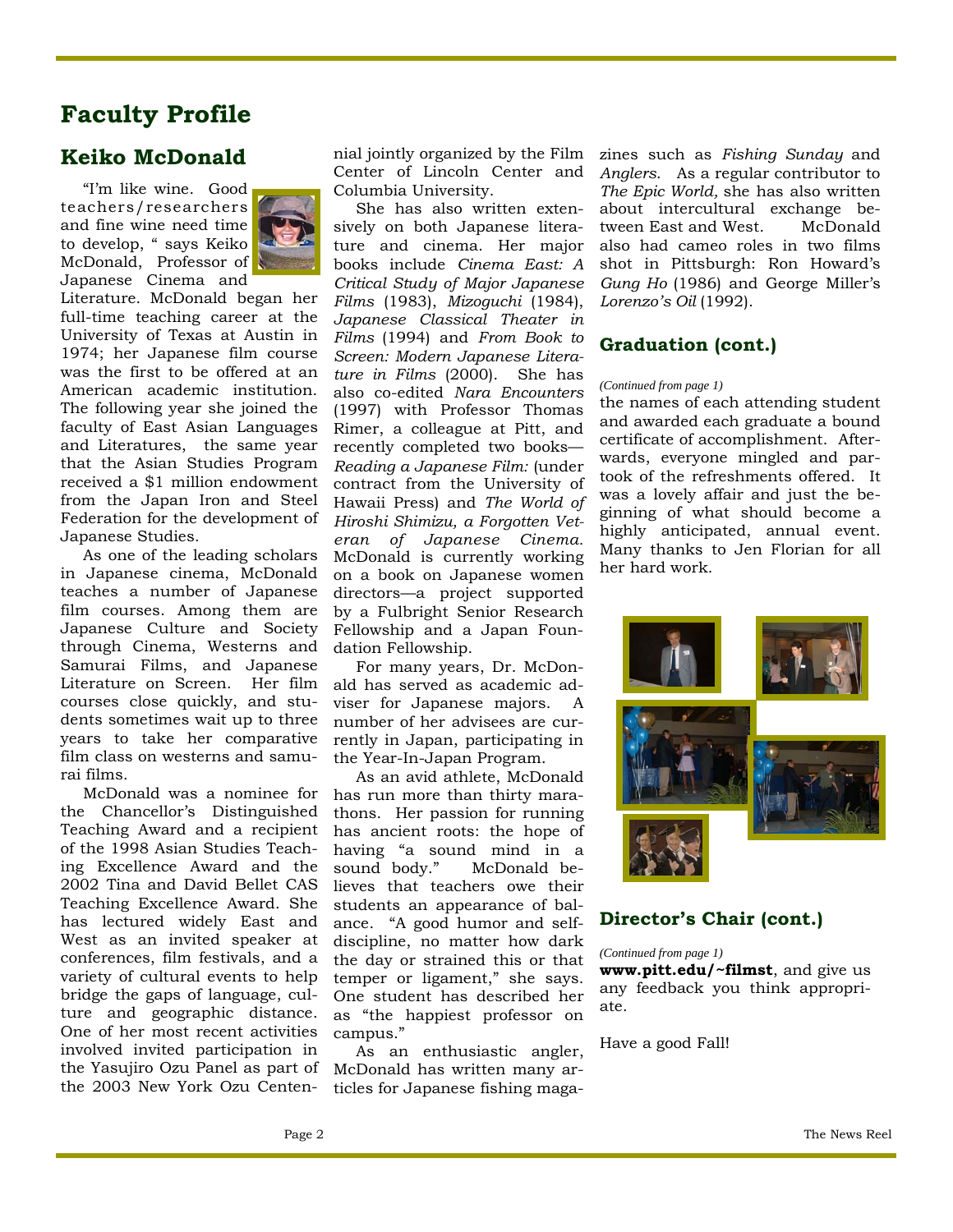# **Internship Opportunities**

 The Film Studies Program internship program has just gotten a boost with the recent appointment of **Ellen Bishop**  as the undergraduate advisor. Bishop, who received her MFA in poetry in 1987 and her PhD in 1994, both from Pitt, has been a visiting lecturer since 1999.

 "The program needed someone in a central position with a sense of what's going on locally in the film industry," she says. "So I have taken on that responsibility, and now all the undergraduates who want internships have to come through me first. It gives the students a point person to rely on who has the time and knowledge."

 Students will still have to register for their internship through the Office of Experiential Learning, but now they have a touchstone in the program to whom to go to for help, advice, and placement.

 Bishop, who is teaching Introduction to Film Genres and Film Westerns this fall, has helped to place students in local television stations such as KDKA, cable stations, and smaller suburban stations. She sees an advantage to picking a smaller company with which to intern because it gives a student a better chance to try out different jobs.

 "One student recently completed an internship with a Bethel Park station," she says. "It was great for him because he was able to do everything, like filming footage for background stories and shorter spots. These jobs are very valuable you get hands-on experience, and there's room for small mistakes."

Bishop is currently working

through a long list of contacts, getting more information on positions at all kinds of companies, including some surprising candidates such as Manchester Craftsmen's Guild and the Carnegie Museums. Both arts organizations employ production crews for various events and activities, including art openings, artist spotlights, and concerts. Bishop also works with The Sprocket Guild, a Pittsburghbased filmmaking organization, to find short-term assignments for students.

 Bishop is also collaborating with the Film Studies advising office to move students through production courses as quickly as possible in order to get them involved in internships sooner in their academic careers.

 "Companies are interested in students with basic production skills," she says. "I strongly recommend taking an internship to all students. Even if you're going to go on to graduate school and study film and not going into the technical side of film, an internship gives kids a better sense of filmmaking from the other side of the camera and screen." Contacts: ebishop@pitt.edu - 412-624-6512, Office of Experiential Learning - 412-624-6828.

## **Internship Profile**

 Senior fiction writing major and 2003-04 Pitt-in-Hollywood club copresident **Melanie Kirschbaum**  spent the summer of 2003 in Los Angeles as an intern for Mosaic Media Group. The company has produced films such as *Cool Runnings, 12 Monkeys, City of Angels, Three Kings, Scary Movie 1 & 2* and *Elf* and is currently developing a six-film package for HBO. Recently, Melanie took some time to answer a few questions about her experience, her plans for the future, and

how this internship has shaped her career as a student.

**News Reel:** Tell us about your internship.

**Melanie Kirschbaum:** My internship was fabulous! I interned with Mosaic Media Group and spent most of my time filing, faxing, and making copies. Every now and then I filled in for an assistant and answered calls for the managers and other executives. I met Vince Vaughn, Will Ferrell, Randy Jackson, and Chris Parnell from *SNL*, among others. I did not work on a specific project, but I did the small tasks that needed to be completed around the office, including script coverage.

 I got the internship by meeting a Mosaic Media Group partner (who was from Pittsburgh), and he offered me the opportunity after I spoke briefly with him about my interest in the entertainment industry, which had been sparked by taking a few screenwriting classes with Professor Carl Kurlander.

**NR:** How has the internship affected your studies at Pitt?

**MK:** Coming back to Pittsburgh was hard, especially since I spent every weekend at the beaches in Malibu! Imagine the drastic change of scenery! But I am glad to be back and to bring my knowledge of the entertainment industry to the Pitt-in-Hollywood club.

**NR:** How do you think this internship will affect your job search after graduation?

**MK:** This internship helped me decide that I would like to pursue a career somewhere in film and television writing. I definitely made a lot of contacts and keep in touch with many of my former colleagues. I plan on moving back to *(Continued on page 6)*